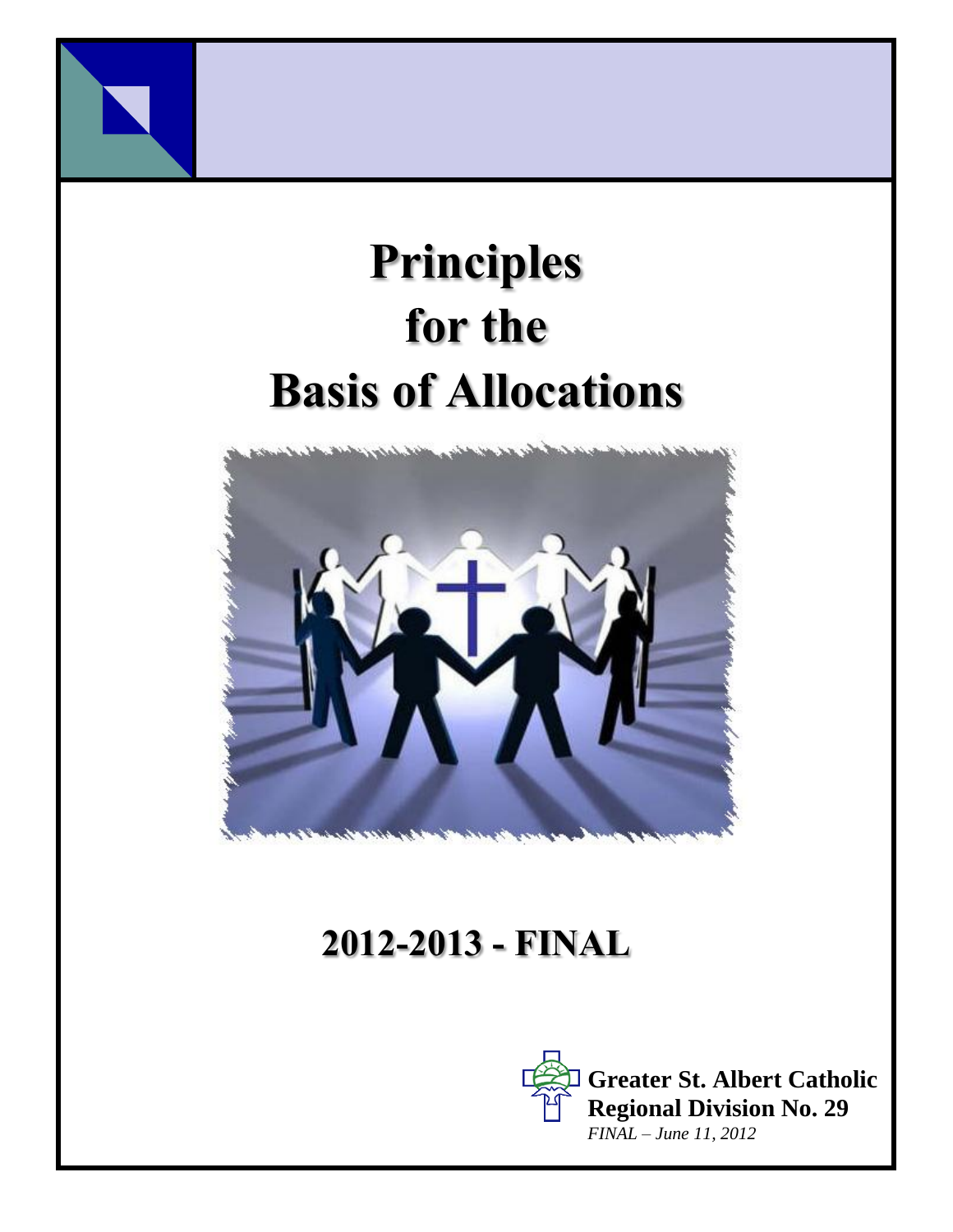$\mathbf{Z}$ 

### **PRINCIPLES FOR THE BASIS OF ALLOCATIONS**

 $\blacktriangleright$ 

 $\blacktriangleright$ 

 $\blacktriangleright$ 



 $\mathbf{Z}$ The Principles for the Basis of Allocations flow from the foundational statements of the Division and are grounded in the Catholic understanding of the common good. The three essential components of the common good are subsidiarity, solidarity, and socialization. By subsidiarity, it is understood that decisions are best made by those persons closest to the source where such decisions will be applied. However, while the Principles acknowledge the benefit of site-based management, they also honor the need for solidarity among our schools, assuming that all areas of financial allocation in the Division have a shared role in serving the needs of students. Finally, socialization is deemed to be the value that bridges the two previous components together. It assumes that all who work on behalf of students must be active in demonstrating behaviors that support each other with respect to the interdependent nature of everyone working for the needs of all students. Consequently, from time-to-time, adjustments to the student-based and the Division's budgets may be required to facilitate prudent fiscal stewardship of the Division.

#### $\blacksquare$

#### **STUDENT-BASED DECISION MAKING**

 $\blacksquare$ 

 $\overline{\phantom{a}}$ 

 $\blacksquare$ 

- The Board of Trustees is responsible for allocating funds to ensure the success of all students on an equitable basis. Each site shall deploy its funds based on a strategy that best suits its school community, keeping in mind the following:
	- a) Student-based decision making is defined as a process for allowing appropriate responsibility and accountability for decisions to the stakeholders at the school level. The concept of student-based decision making is based on a strategy that those most closely connected with the education of children are capable, can be trusted and are ultimately responsible for making decisions that affect the school lives of students. The process of bringing together all stakeholders, staff, students, parents, church, and community members should have the effect of releasing the boundless energy, dedication and creativity of those people who function closest to the implementation of the learning and teaching process.
	- b) The Division believes that given an appropriate level of authority and resources, student-based decision making will enhance student achievement and increase the effectiveness and efficiency of the delivery of the school's instructional program.

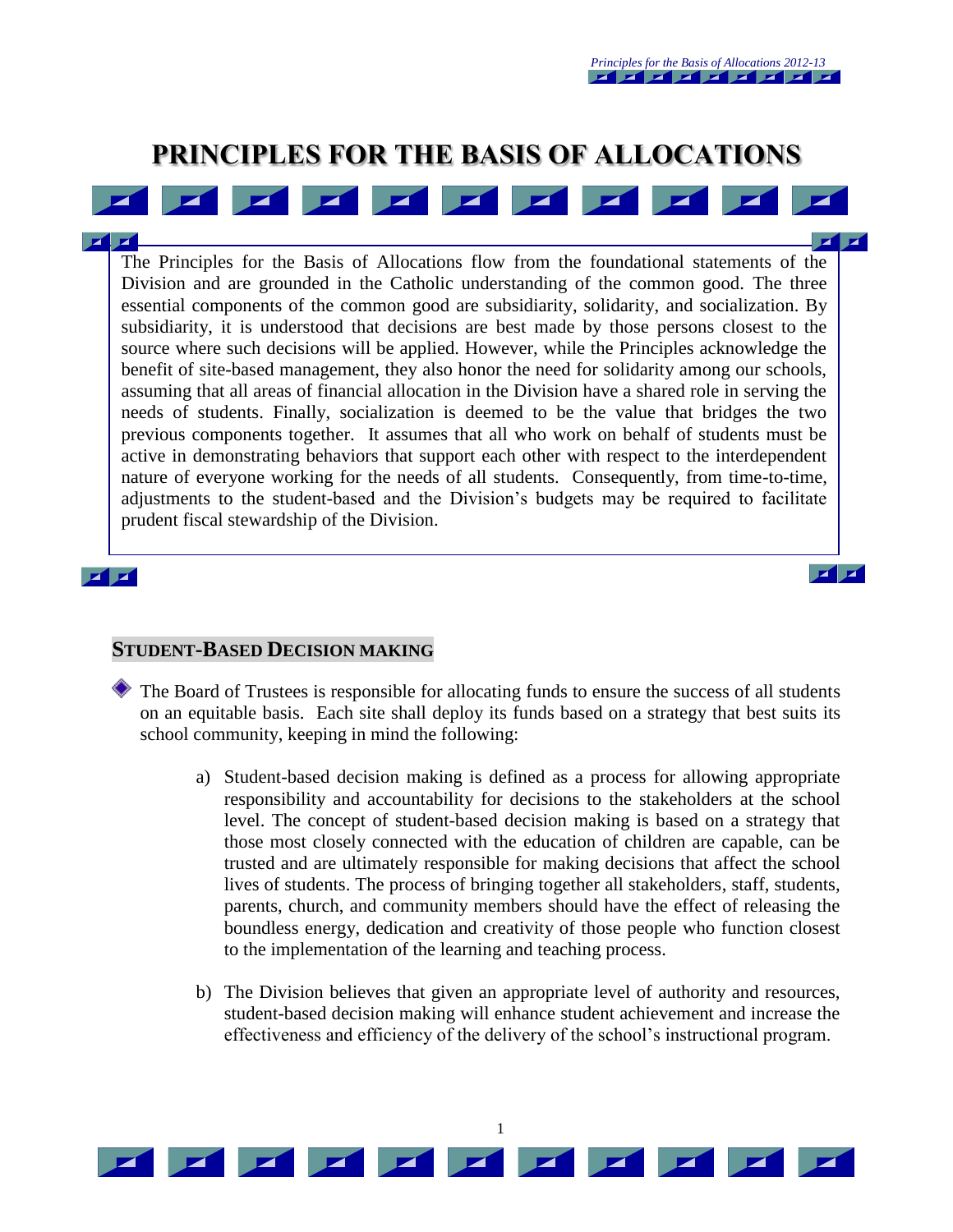#### **IMPLEMENTATION OF STUDENT-BASED DECISION MAKING**

- The implementation of student-based decision making requires the sites to meet the following legal conditions:
	- a) Provincial statutes and regulations;
	- b) School board policies and administrative procedures;
	- c) All contracts and terms of employment; and
	- d) School board resolutions

The Principal of the school shall be responsible and accountable to the Superintendent for the implementation of student-based decision making at the school level.

#### **STUDENT-BASED BUDGET ALLOCATIONS**

Student-based budget allocations will be subject to the following provisions:

- a) That allocations be provided to elementary, middle years, and junior high school sites, based on approved class size standards for Kindergarten to Grade 9. Funding will be based on full-time equivalent (FTE) teachers required to achieve the class size standard at each grade level according to established average teacher salary as determined by the Finance Department.
- b) That allocations be provided to high school sites based on actual credit enrollment units (CEU's) achieved by Grades 10 to 12. The allocation will be based on CEU's achieved from regular programming, pre-approved evening credit programming, and work experience. CEU's generated from pre-approved summer programming will be pooled divisionally and of which, a portion may be redistributed after expenses, to high schools, on an equitable basis.
- c) That funding available for student-based allocations is subject to a 4% reduction for Division administration and may include the following categories:
	- Base Instruction (ECS, Grades 1 to 9, Grades 10 to12, and Outreach)
	- Socio Economic Status Funding
	- Class Size Per Pupil Grant
	- Learning Resource Fee
- d) That funding received for specific programs is not available for direct classroom allocation use but may be allocated to or benefit the student-based budget as directed by the Secretary-Treasurer, is subject to a 4% reduction for Division administration, and may include (but not limited to) the following categories:
	- Home Education

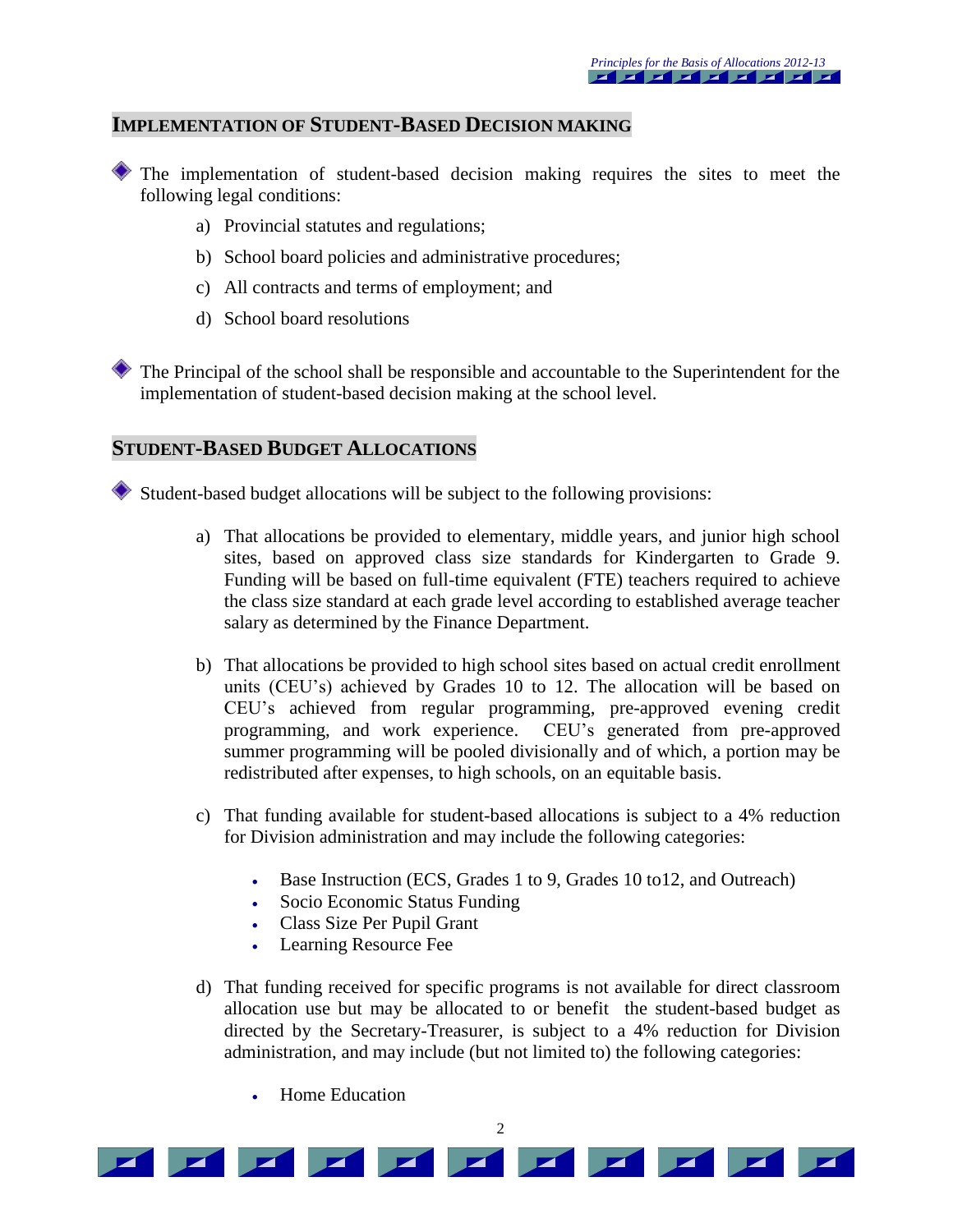- English as a Second Language
- Equity of Opportunity Funding
- ECS Mild and Moderate Special Needs
- First Nation, Metis, Inuit Funding (FMNI)
- High Speed Networking and/or Video Conferencing
- School Generated Funds
- Revenue from Other Jurisdictions
- e) That the only funding not subject to a 4% reduction for Division administration are those funds received for special initiatives such as:
	- Student Health Initiative
	- Program Unit Funding
	- Alberta Initiative for School Improvement (AISI) Program
	- Learning Resources Credit
	- External Services
- f) That the primary collection site for all enrolments will be MyBudgetFile (MBF).
- g) That the preliminary student-based budget is based on enrolment/CEU projections confirmed by the school on or prior to specific deadlines communicated by the Secretary-Treasurer. The MBF budget will be closed according to established timelines to maintain the information and support the Budget submission to Alberta Education. Subsequent working budgets will be made available for school input from time to time, thereafter.
- h) That the operating student-based budget is based on actual enrolments confirmed by the school on September  $30<sup>th</sup>$  of each school year. The budget will be closed in mid-October and remain closed for the duration of the semester. A final budget will be available in mid-February for updating semester CEU results and other small modifications.
- i) That the final student-based budget will be available in mid-February and remain open to allow ample time for schools and division office to finalize details. This budget will confirm results and include minor adjustments necessary at the high school level. Any adjustments after closing will be reflected in the variance between budget and actual results.

#### **ALLOCATION MODEL**

The allocation model, based on Board approved class size standards, reflects the belief that some efficiency is attained through centralization. As such, the funding for diverse needs staffing (certified and support) will remain under the direction of the Assistant Superintendent of Learning Services or designate to provide consistency of programming and services in all schools. Funding for this purpose will consist of the Inclusive Education Grant received from Alberta Education as per the Division's Profile and any further funding made



3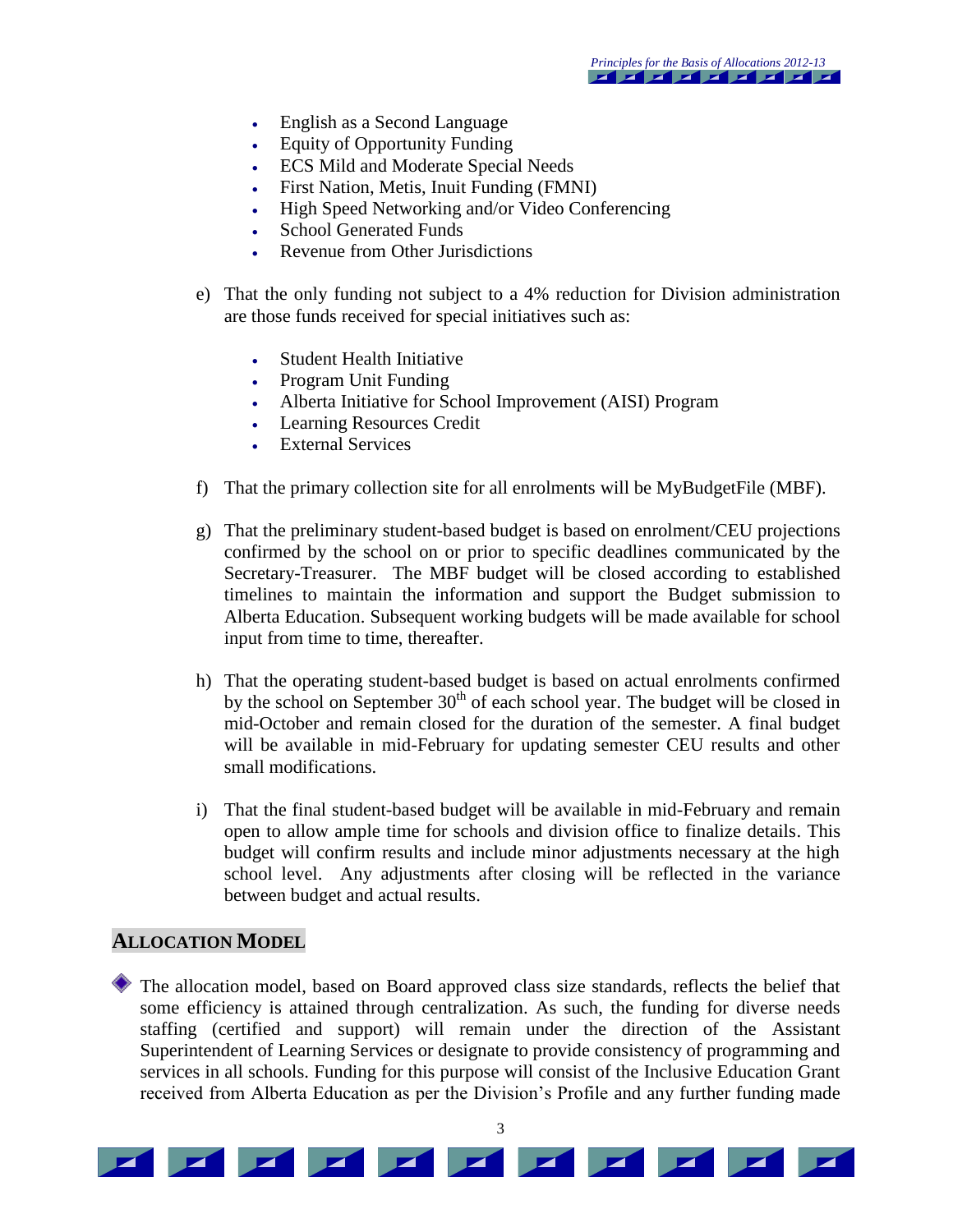available to the central diverse needs pool at a rate per FTE student (or equivalent CEU funding), specified in the addendum.

The allocation model will consist of the following components:

- a) Governance and Administration will be a maximum of 4% of all funding.
- b) Operating Reserves to be established by any available divisional operating surplus, reviewed on an annual basis, with a goal to build the fund to approximate 2.5% of annual revenues when fully funded. The operating reserves will be used to address unforeseen growth and decline circumstances in the Division and any other extraordinary events that may occur in any given school year.
- c) Centralized Needs for Instructional Services this component recognizes the additional support required to effectively carry out the mandate of the Board. These programs currently are:
	- Learning Technology Services
	- Diverse Needs Services, including a team of Counselors
	- Insurance
	- Personnel Contingency Fund
	- Divisional Catholic Dimension Funding (Oblate Youth Ministry)
- c) Division Funded Programming this component recognizes the additional support required to effectively offer the specific programming at a school. These programs currently are:
	- Junior and Senior High International Baccalaureate Programming
	- Elementary Learning Through the Arts Programming
- d) For budget allocation purposes only, St. Albert Catholic High School (SACHS) will be designated as a high school in its entirety.
- e) For budget allocation purposes only, Morinville Community High School (MCHS) will be designated as a high school for the Grade 10 to12 population and as a modified junior high school for the Grade 9 population. A modified junior high will receive proportionate Kindergarten to Grade 9 funding based on the ratio of students in Grade 9 compared to the whole school population, according to the established standards to follow. Teacher preparation time for both divisions (junior and senior) will be allocated at 12.5% to recognize the staffing of the entire school is in accordance with 1,000 hours of annual instruction.
- f) For budget allocation purposes only, École Secondaire Ste. Marguerite d'Youville (ESSMY) will be designated as junior high school for the Grade 7 to 9 population and as a high school for the Grade 10 to 12 population, however teacher preparation time for both divisions (junior and senior) will be allocated at 12.5%

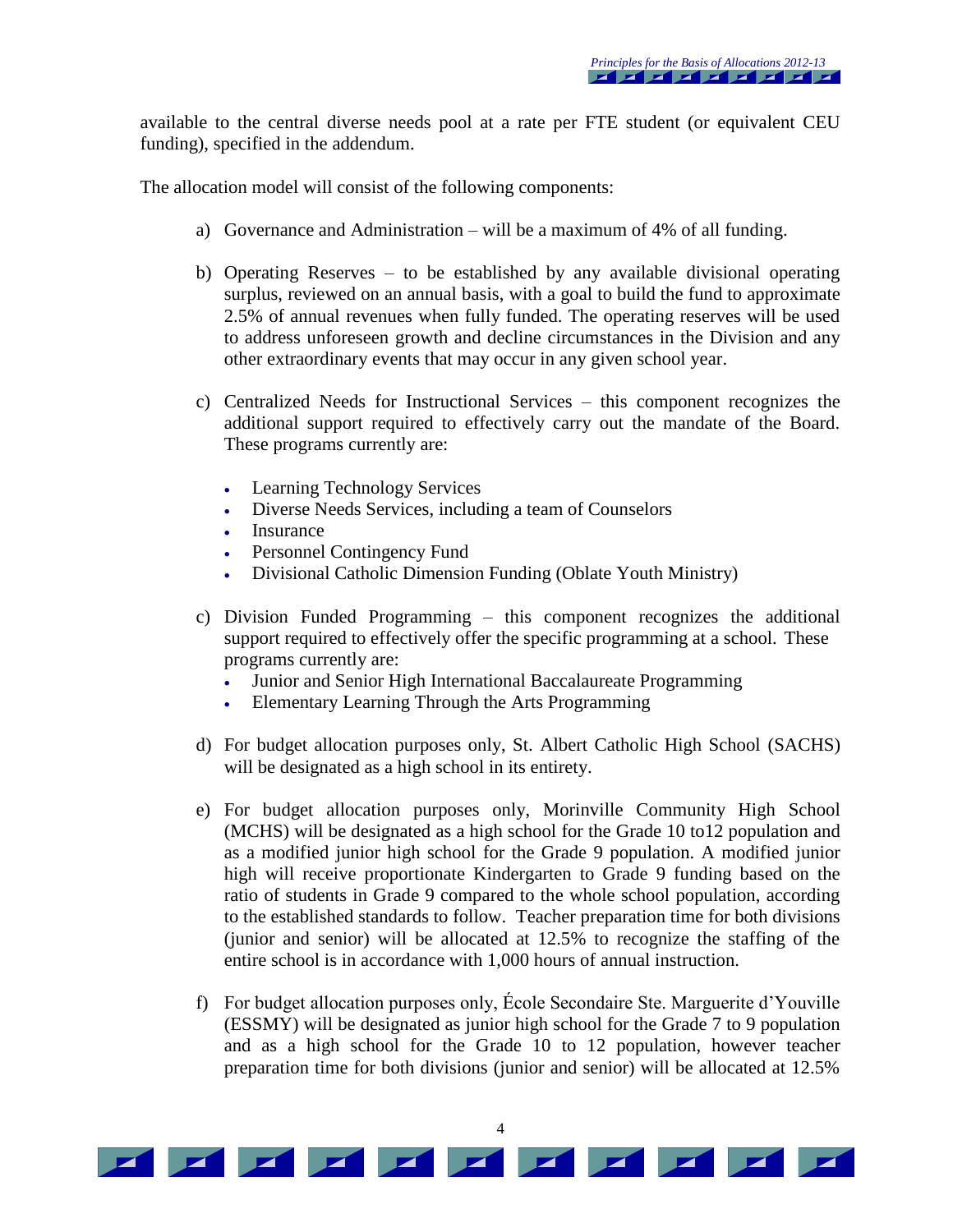to recognize the staffing of the entire school is in accordance with 1,000 hours of annual instruction.

- g) High schools will be funded by taking the Alberta Education CEU rate, subtracting 4% for administration, subtracting an equivalent CEU rate to equalize the cost of class size adjustments at the K-9 level, subtracting a further equivalent CEU rate for centralized instruction requirements, and another equivalent CEU rate for diverse needs.
- h) The funding for the certificated staff allocation (K to 9) will be allocated based on the latest Division average available for teacher salary and benefits, times the required teacher FTE, determined by the application of the Board approved class size standard to the grade population, as directed by the Deputy Superintendent in consultation with school administration. The certificated staff allocation (K to 9) will also include the actual amount of any contractual certified allowances for the Principal, the Vice-Principal, and any eligible Religious Studies teachers. All other allowances are considered site-based decisions and must be funded from all other allocations. The Division average for teacher salary and benefits may be modified from time to time, as necessary, to reflect negotiated increases. The Board approved class size standard is outlined below, but may be modified as necessary.

|           | ECS to Grade 3 | 22.0 students |
|-----------|----------------|---------------|
|           | • Grade 4 to 6 | 26.0 students |
| $\bullet$ | Grade 7 to 9   | 27.5 students |

i) All K to 9 sites will receive an allocation for school based administration, as part of their certified FTE, based on the following schedule:

| $\bullet$ 0 – 400 | 1.5 FTE |
|-------------------|---------|
| $\cdot$ 401-700   | 2.0 FTE |
| $\cdot$ 701 +     | 2.5 FTE |

- j) All K to 9 sites will receive an allocation for a 1.0 FTE Library Tech position, based on the current grid maximum, using 6.5 hours and 10 months, including benefits @ 30%. Sites will have flexibility in the deployment of the funding to best meet the needs of their school community. It is the responsibility of school administration to ensure a minimum of at least a 0.5 FTE Library Tech position at their site.
- k) All K to 9 sites will receive an allocation for secretarial support, based on the current grid maximum (average for SOS I & SOS II) and 10.5 months, including benefits @ 30%:

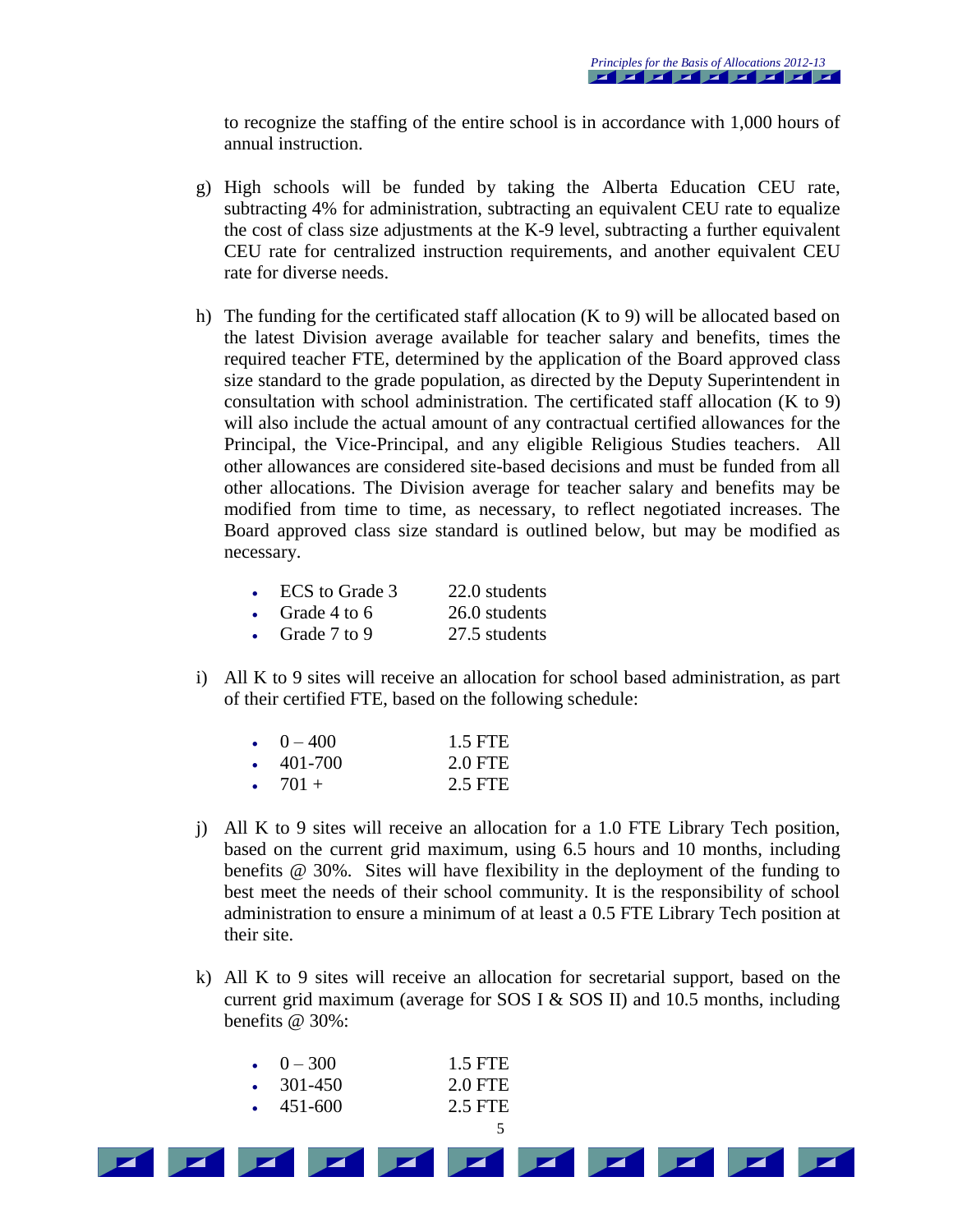601+ 3.0 FTE

- l) All K to 9 sites, except a modified junior high school, will receive a substitute allocation based on 2% of all funded staffing allocations, including certified, support, Library Tech, and allowances.
- m) All K to 9, modified junior high, and high school sites (not including Learner Centres) will receive an allocation for supplies and services distributed on a per student basis, specified in the addendum.
- n) All French Immersion sites (École Father Jan, École Marie Poburan, École Georges P. Vanier, École Georges H. Primeau, École Secondaire Ste. Marguerite d'Youville) will receive an allocation for resources distributed a rate specified in the addendum per each Grade 1-12 student.
- o) All dual track French Immersion sites (École Georges P. Vanier, École Georges H. Primeau, and MCHS) will receive a grade level funding allocation as specified in the addendum.
- p) All sites, including Learner Centres, will be required to submit a balanced budget subject to a cap on contracted services and general supplies of 10% on total deployment. Exceptions must be approved in writing by the Secretary-Treasurer.
- q) Any site operating surplus will be automatically applied to offset any other divisional deficit before being considered for contribution to the operating reserves.
- r) Any site operating deficit must be covered by available school generated funds, as determined collaboratively between school administration and the Finance Department. If available funds are not sufficient to cover the operating deficit, then the remaining amount will be automatically applied to the following school year as a reduction to the subsequent site allocation.

#### **FEES**

- Board directed fees are specified for ECS and learning resources. These fees are collected at the school level and forwarded to Division Office for inclusion in the overall budget. The fees are charged to support the purchase of instructional materials and supplies. ECS fees are directly applied to the SGF Allocations section of MBF, while Learning Resource fees are applied to General Revenue for the Division as part of the funding source of the Student Supplies Allocation. See the attached addendum for rates.
- The out-of-province annual tuition fees are determined by the Secretary-Treasurer and specified in the attached addendum. All out-of-province tuition fees must be administered through the Finance Department at Division Office by September 30<sup>th</sup> of each year and are subject to the withholding of 4% for Division administration.

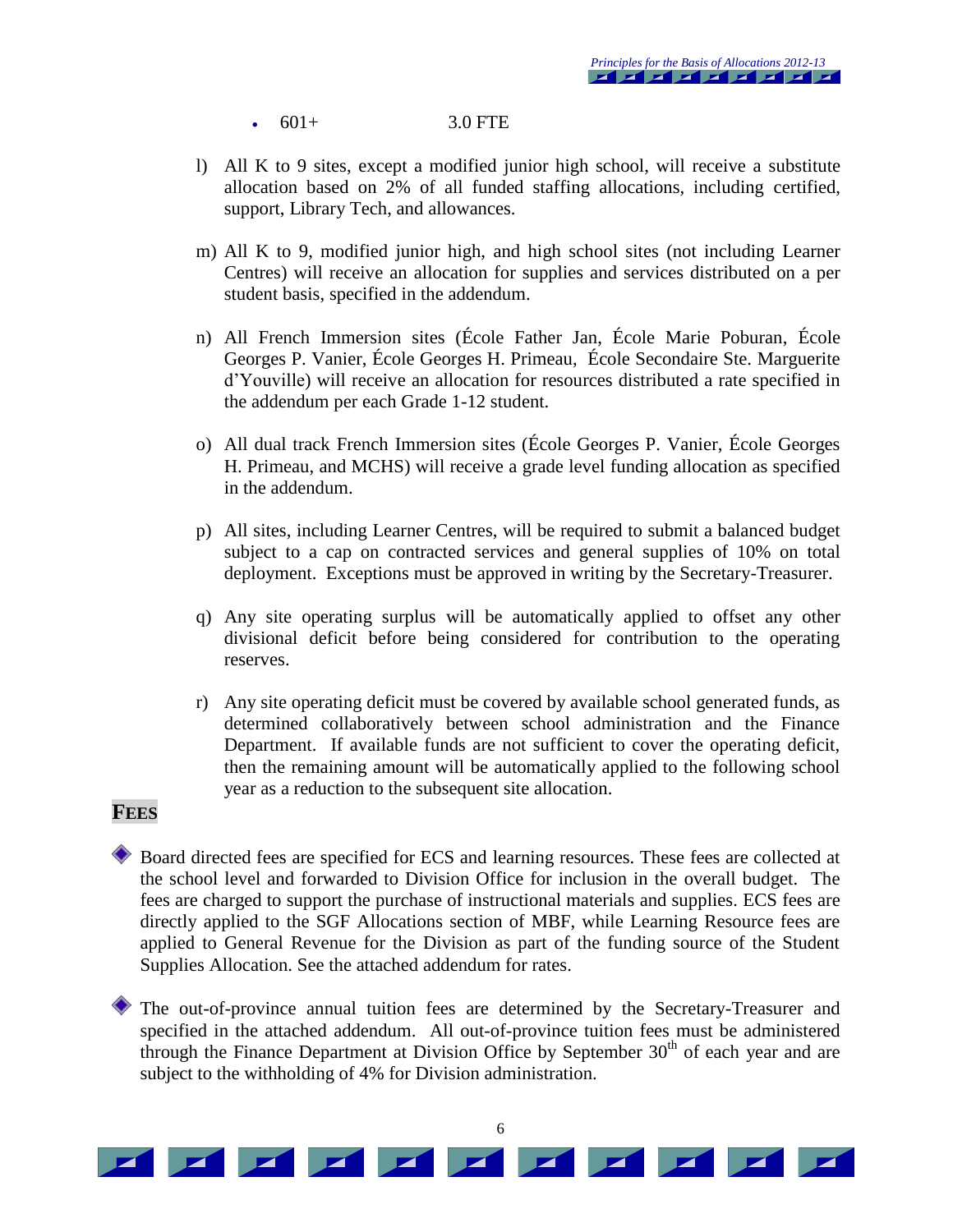#### **FUNDING**

A central fund at Division Office may be established for the purpose of alleviating financial pressures of new curriculum implementation. The amount may be modified as required by the Central Office Leadership Team and specified in the addendum. Funds for this purpose will come from the NEW Equity of Opportunity Funding and any surplus found in the existing Allocations Model.

The iLEARN Centre, designed to promote the distributed learning model at all high school sites, is required to be self-sufficient. CEU's will be assigned at the Alberta Education funded rate less 4% as well as an equivalent CEU rate to equalize the cost of class size adjustments at the K-9 level, CEU's may be reallocated to high schools responsible for the generation of the CEU's at a reduced allocation rate as specified in the addendum, depending on specific arrangements. This model may be modified, as required, by the Secretary Treasurer and any modifications must be reported to the Board.

Any request for special consideration funding to address class size issues or any other programming needs must be made in writing and include educational justification for all requested dollars. The written plan should be endorsed by the school community, including parents and staff, and should only be exercised after all other potential sources of funding (for example, school generated funds reserves) have been exhausted. If funding does not allow for direct support of this fund at the Division level, schools that benefit from economies of scale should advise the Secretary Treasurer of their ability to contribute to this fund so that challenged schools can benefit – a true application of solidarity and socialization.

If funds are available, requests will be reviewed by the senior administration team at Division Office and if the interest of the greater school community is enhanced then the request will be recommended to the Allocations Committee for review and approval. . Funds available for this purpose will be specified in the addendum.

All approvals will be confirmed in writing by the Secretary-Treasurer. Schools should keep a copy of the approval in their files.

Guiding Principles for Division funded programming must meet the following criteria:

- a) The program or initiative must be supportive of the foundational statements (mission, values and vision) of Greater St. Albert Catholic Schools.
- b) The primary benefactors of the program or initiative must be the students of Greater St. Albert Catholic Schools.
- c) The program or initiative is not financially sustainable within the *Principles of the Basis of Allocations*, as revised from year to year. As a result, consideration may

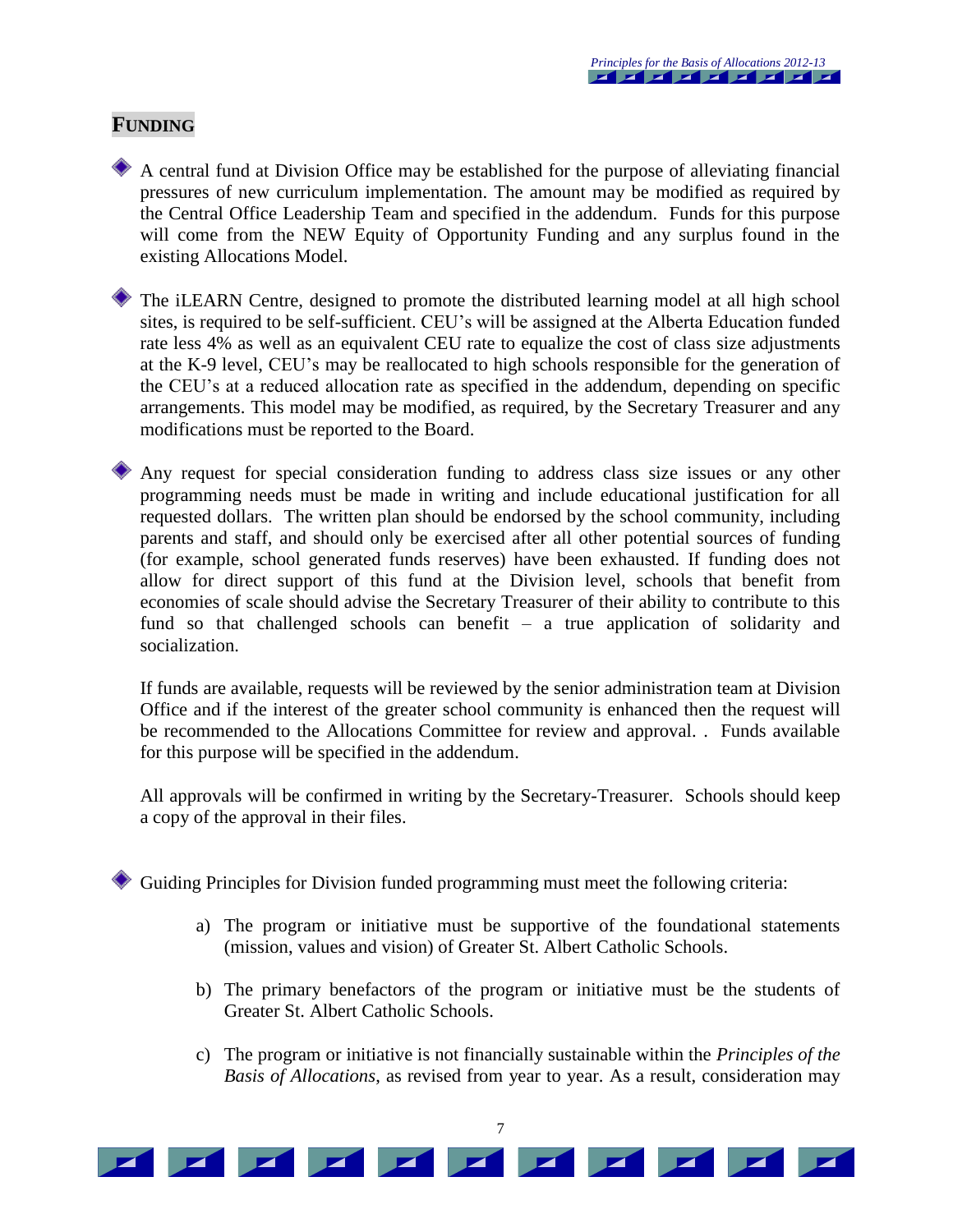be given under Division funded programming to cover costs such as external licensing, exam fees, and/or certification obligations.

- d) The program or initiative is not part of the funded core and optional curricula of Alberta Education.
- e) The program or initiative may be established by a directive of the Board of Trustees.
- f) The program or initiative must serve the common good of the Division, even though it may be location specific.
- g) The program or initiative advances the Three-Year Education Plan of the Division, for example, faith formation, special needs programming, gifted education, language learning, and distributed learning.
- h) Consideration will be given to programs or initiatives that were implemented prior to the determination of the guiding principles and for which the cessation of such programs or initiatives is likely to cause irreparable harm to the integrity of Greater St. Albert Catholic Schools.

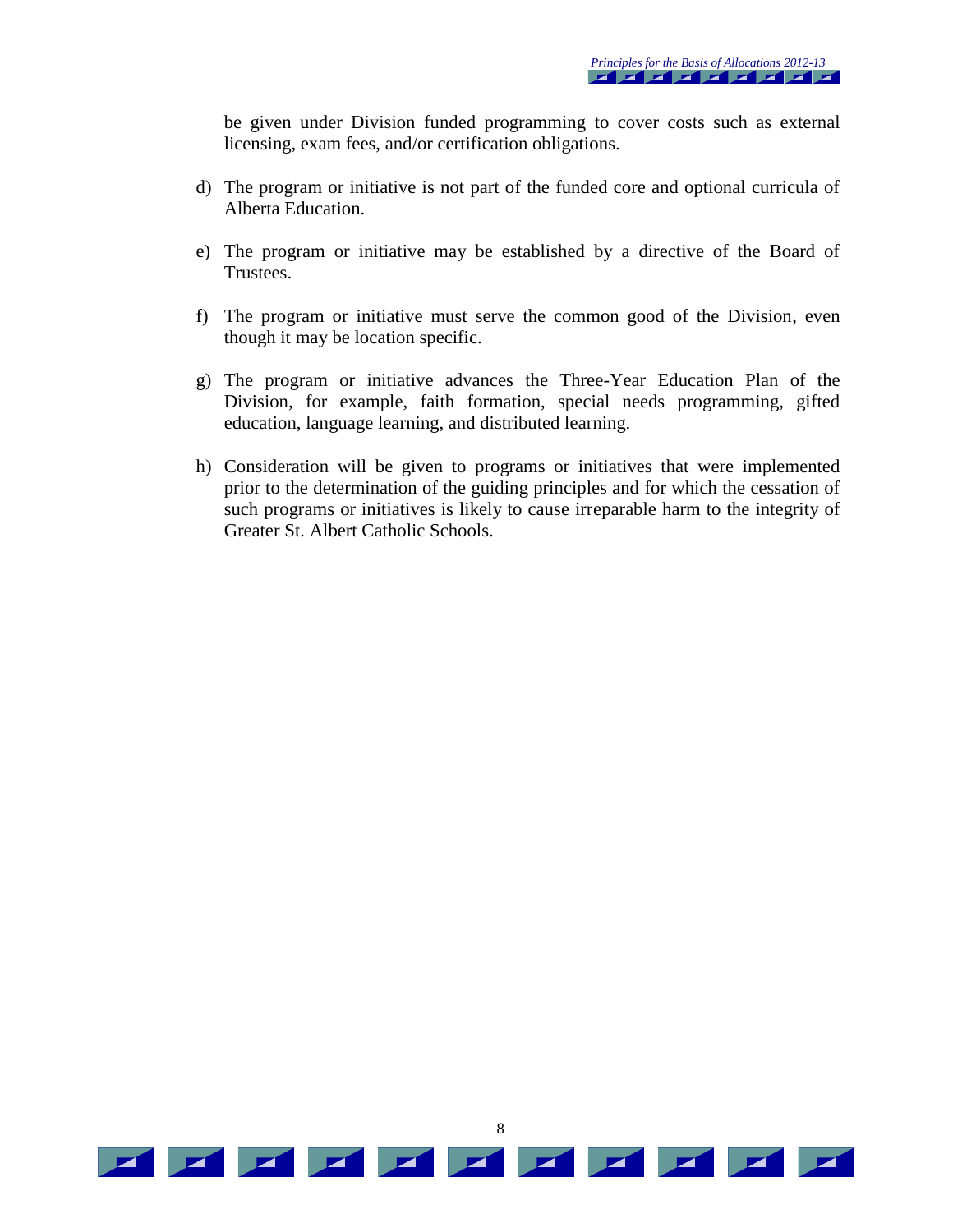|  | 2012-2013 Fees Addendum |
|--|-------------------------|
|--|-------------------------|

| <b>Description</b>                                                          | 2012-13     |
|-----------------------------------------------------------------------------|-------------|
|                                                                             |             |
| <b>ECS Fees</b>                                                             | \$130.00    |
| <b>Learning Resource Fee</b><br>(formerly known as Textbook Rental Fee)     |             |
| <b>Grade 1 - 6</b>                                                          | \$60.00     |
| <b>Grade 7 - 9</b>                                                          | \$70.00     |
| Grade 10 - 12                                                               | \$100.00    |
| <b>Out-of-Province Tuition Fees per annum</b><br>(may be pro-rated monthly) |             |
| <b>Grade 1 - 9</b>                                                          | \$7,000.00  |
| Grade 10 - 12                                                               | \$10,000.00 |
|                                                                             |             |